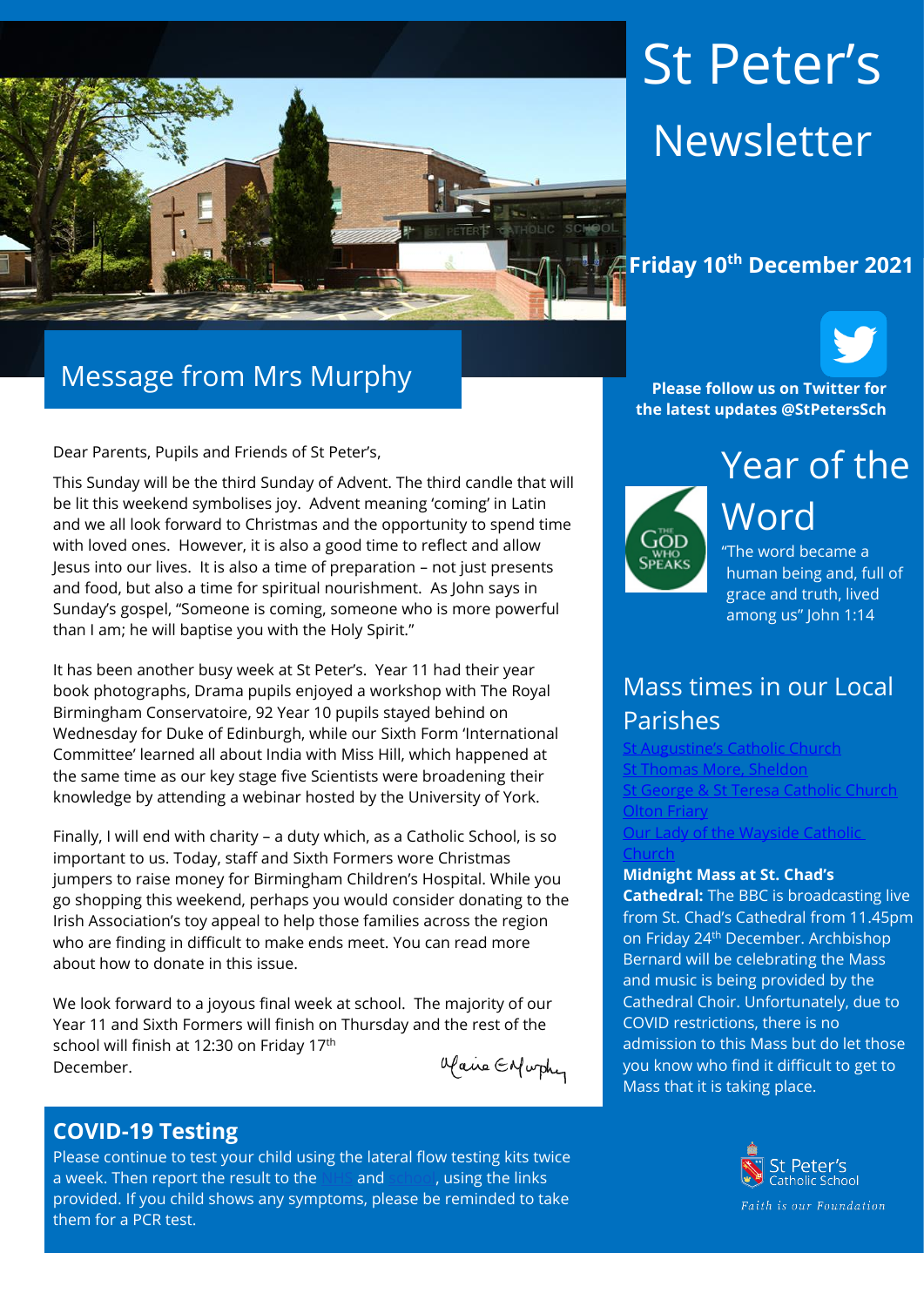## **Support from Kooth**

Kooth is a free, anonymous, confidential, safe online wellbeing service offering professional support, information and forums for young people. Kooth will still be available for young people over the holiday period, with reduced hours for online chats/messaging. Latest **[Kooth promotional materials](https://protect-eu.mimecast.com/s/PBK4CAMX6tEEmxiB6p3s?domain=lnks.gd)** are available. Details of **[Eventbrite](https://protect-eu.mimecast.com/s/AsCxCBPXrt88ZxtQ0qrt?domain=lnks.gd)  [sessions](https://protect-eu.mimecast.com/s/AsCxCBPXrt88ZxtQ0qrt?domain=lnks.gd)** for professionals, parents and young adults are also available.

## **Year 7 and 8 January 2022 Assessments**

Advance notice: please see below the provisional schedule for the Assessments Year 7 and Year 8 pupils will be sitting in January 2022.

If, as a parent, you have any questions relating to this, please email the school office [office@st-peters.solihull.sch.uk](mailto:office@st-peters.solihull.sch.uk) and ask to forward your query for the attention of Mrs Chander.

| <b>Year 7 Assessment</b> |            | Year 7             |                |
|--------------------------|------------|--------------------|----------------|
| <b>Schedule</b>          |            | <b>Subject</b>     | <b>Period</b>  |
|                          | 17 January |                    |                |
| <b>Monday</b>            | 2022       | <b>Maths</b>       | 1              |
|                          | 18 January |                    |                |
| <b>Tuesday</b>           | 2022       | History            | 1              |
|                          | 19 January |                    |                |
| Wednesday                | 2022       | <b>English</b>     | $\overline{2}$ |
|                          | 20 January |                    |                |
| <b>Thursday</b>          | 2022       | Geography          | 1              |
|                          |            | Year 7             |                |
|                          |            | Subject            | <b>Period</b>  |
|                          | 24 January |                    |                |
| <b>Monday</b>            | 2022       | <b>Science</b>     | 5              |
|                          | 26 January |                    |                |
| Wednesday                | 2022       | <b>English</b>     | 4b             |
|                          | 27 January |                    |                |
| <b>Thursday</b>          | 2022       | <b>RE</b>          | 4b             |
|                          |            |                    |                |
|                          | 28 January | <b>MFL Reading</b> |                |

| <b>Year 8 Assessment</b> |            | Year 8             |                |
|--------------------------|------------|--------------------|----------------|
| <b>Schedule</b>          |            | <b>Subject</b>     | <b>Period</b>  |
|                          | 17 January |                    |                |
| <b>Monday</b>            | 2022       | <b>English</b>     | 5              |
|                          | 18 January |                    |                |
| <b>Tuesday</b>           | 2022       | <b>Maths</b>       | 5              |
|                          | 19 January | <b>MFL Reading</b> |                |
| Wednesday                | 2022       | & Writing          | 5              |
|                          | 20 January |                    |                |
| <b>Thursday</b>          | 2022       | Science            | 4 <sub>b</sub> |
|                          | 21 January |                    |                |
| <b>Friday</b>            | 2022       | <b>English</b>     | $\overline{2}$ |
|                          |            | Year 8             |                |
|                          |            | <b>Subject</b>     | <b>Period</b>  |
|                          | 24 January |                    |                |
| <b>Monday</b>            | 2022       | <b>History</b>     | $\overline{2}$ |
|                          | 25 January |                    |                |
| <b>Tuesday</b>           | 2022       | <b>RE</b>          | 4 <sub>b</sub> |
|                          | 26 January |                    |                |
| Wednesday                | 2022       | Geography          | 4b             |

## **Christmas Charity Appeal**

This year's Christmas charity will be supporting poor and disadvantaged families in Solihull and Birmingham. We are proudly supporting Birmingham Irish's toy appeal. We have a strong association with this organisation: not only do many of our pupils play Gaelic games and partake in Irish dancing, last Easter, we provided 103 carrier bags of food for their food bank.

We are once again appealing to the generosity of our parents, pupils and friends of St Peter's to support this worthy cause. Pupils should bring in new (not second-hand) toys that are still in their boxes and aren't wrapped and drop them off in B1.4 to Mrs Simmons.

Thank you in advance. So many families, that are less fortunate than us, will be so grateful.

## **Pope's Prayer Intention**

December Catechists: Let us pray for the catechists, summoned to announce the Word of God: may they be its witnesses, with courage and creativity and in the power of the Holy Spirit.

You can now access the video here https://youtu.be/A2LMlbaj7GL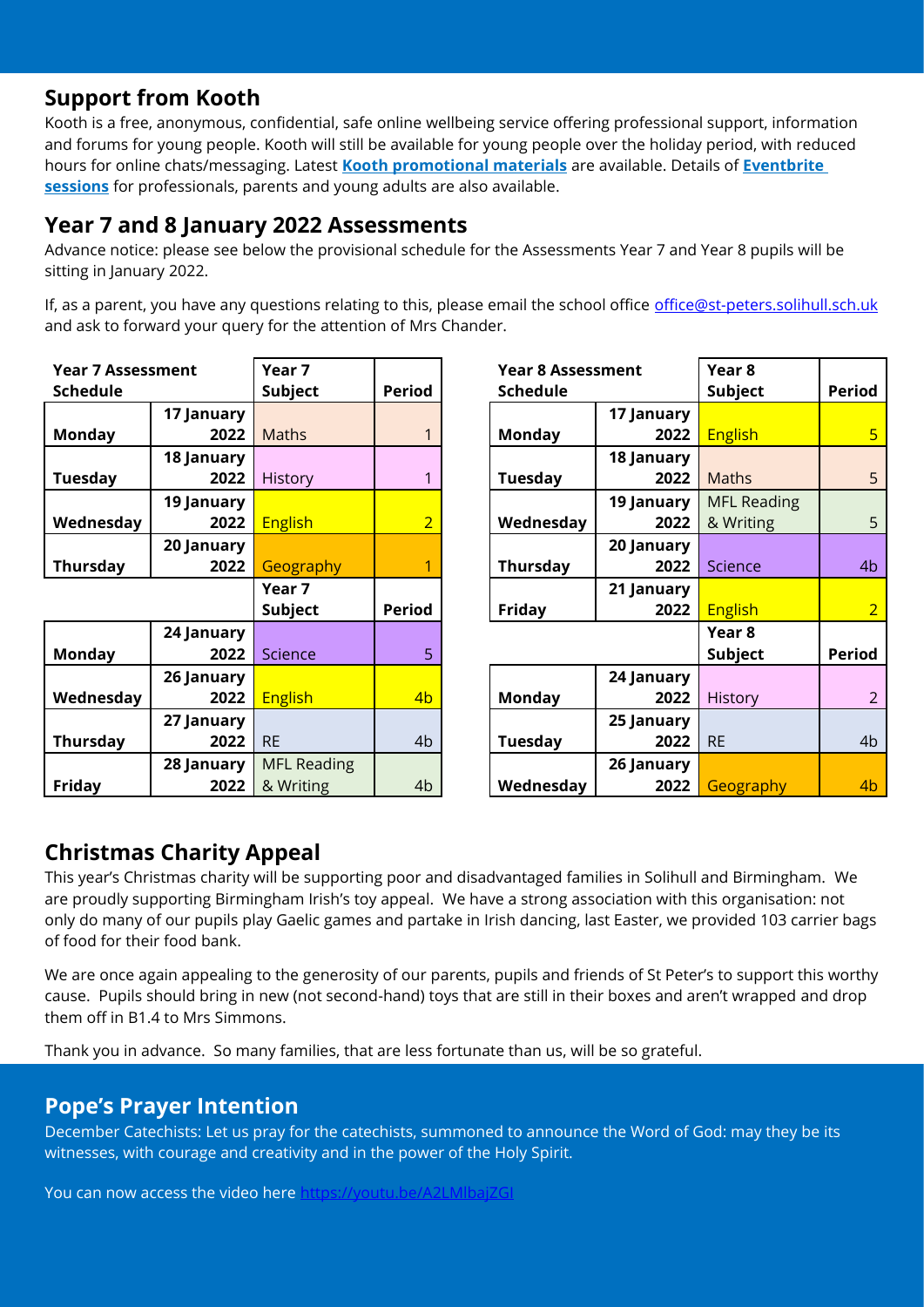## **Celebrating Success**

This week, we want to celebrate the success of these pupils, who have shown great attentiveness and discernment.



#### **Craig Barton Free Parents Webinar – Mathematics**

Following the recent success of their Maths Anxiety webinar (over 1500 showed interest!), Craig Barton and the Eedi Team are offering another free webinar for parents created by Rachel (Maths Author and Educational Psychology Lead at Eedi).

#### **Top Tips On Motivation and Goal Setting with your Child** - *15th December at 7:30pm* **[Sign up](https://protect-eu.mimecast.com/s/jKMiCPzKji3rmlSzeBuG?domain=diagnosticquestions.us14.list-manage.com) link**

With the new year approaching, setting goals is important as it helps to give students motivation and vision. It focuses their mind and helps them to organise their time and resources so that they can achieve great things.

In the session, Rachel will discuss hot topics such as intrinsic motivation, whether we should use rewards and sanctions, habit stacking and the dreaded question "When will I ever need this in real life…" The session will be jampacked with useful takeaways for you to try out at home and hopefully start the new year with a bang!

#### **If you are a parent who is interested please us the link below [https://us02web.zoom.us/webinar/register/WN\\_L6uBw4QkQ7uUsWAGC2X0Ew](https://protect-eu.mimecast.com/s/j_qlCQ6KkUoEqxCP6keV?domain=diagnosticquestions.us14.list-manage.com)**

#### **Rewards**

The following pupils who have been excellent ambassadors for St Peter's throughout Years 10 and 11 so far, met Mrs Murphy for a biscuit and drink: Ethan O, Francis E, Janna A, Grace M, Bradley L, Eve T, Lily-May S, Kerene B, Ronnie B, Alfie S, Maia M, Jack N, James S, Nitalie N, Cheyanne Y,

TK H, Ollie M, Mollie H, Ben R and Luke Q-B.

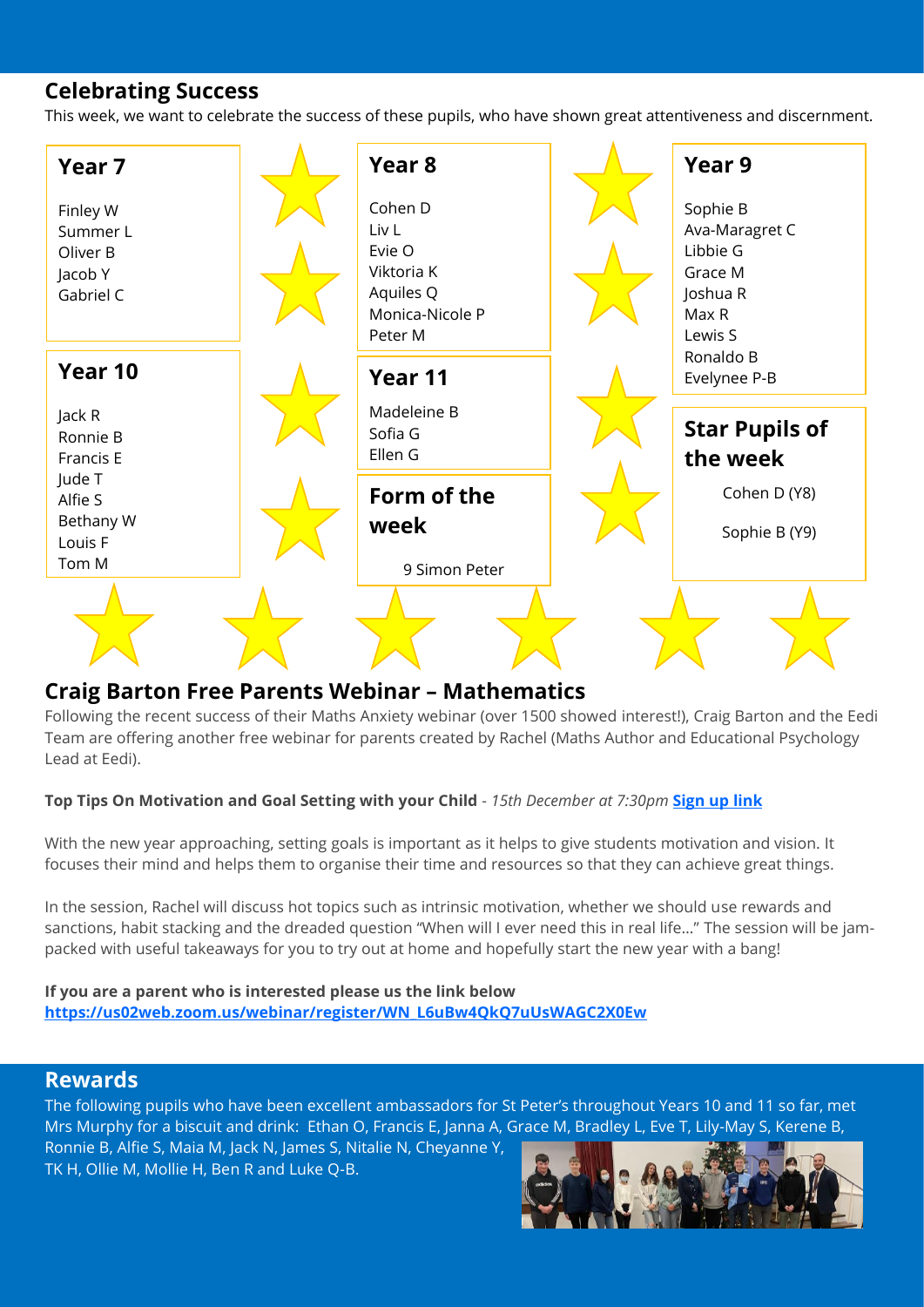## **Cygnet Virtual Flyer – Spring 2022**

Please see attached for an opportunity for a parenting support programme for parents and carers of children and young people aged 5-18 with autism, written by Barnardos and delivered by Solihull Specialist Inclusion Support Service (SISS) Autism Team Specialist Teachers. Please contact Ms Yanez for more details.

## **Vacancies**

#### **Cover Supervisors**

Are you a graduate looking for full time employment? Would you like a job that is interesting, engaging and challenging? Would you enjoy working with teenagers and having a positive impact on their progress and achievement? Then St Peter's is the place for you.

We are looking for good graduates to join our team of cover supervisors from January 2022. Specific job descriptions will be tailored to meet the skills and strengths of individuals, but duties could include: covering lessons for absent colleagues; supervising homework club; offering in-class support to pupils; working with small groups or individuals; displaying pupils' work and supporting the Cover Manager with administrative tasks.

This full-time, term-time only post, offered on a fixed-term basis, would be ideal for individuals who are interested in a career in teaching and would like to gain some experience of working in a school prior to applying for a teacher training course. For more information, please visit the [vacancy page here.](https://www.st-peters.solihull.sch.uk/vacancies/cover-supervisor-2/)

#### **Parent Governors**

There is currently a vacancy for a parent governor on the governing body. Being a governor can be very rewarding; do not worry if you have no experience in educational matters as full training and support are available from the school and your colleagues on the governing body.

#### Have you though about becoming a Parent Governor?

Becoming a Parent Governor offers you the opportunity to make a real contribution to the life and work of our academy. Governors play a key role in the leadership of the school and work together with the Headteacher, staff and other governors to ensure that our school provides a challenging and supportive environment for its pupils.

#### Who can be a Parent Governor?

All parents and carers of registered pupils are eligible to become Parent Governors. Every parent, whether or not you live with the pupil, is entitled to be nominated as a Parent Governor and to vote in a Parent Governor Election. Someone who has parental responsibility or day-to-day care of a pupil is also eligible to serve and to vote.

Parents/carers who have paid employment in the school for 500 hours per academic year or more or who are elected members of the Local Authority are not eligible to stand in these elections.

#### How long do Parent Governors serve for?

The usual term of office is four years from the date of appointment with a review meeting after the first year. If you choose to, you can complete your term of office even if your child has since left the school.

#### How are Parent Governors nominated and elected?

If you would like to put your name forward, please contact Mrs J Pate, Clerk to the Governors on [clerk@st](mailto:clerk@st-peters.solihull.sch.uk)[peters.solihull.sch.uk](mailto:clerk@st-peters.solihull.sch.uk) and submit a statement stating why you would like to be a governor (no more than 150 words). If more than one nomination is received, an election will be held and the ballot papers for this will be sent to all parents and carers.

If you are interested and would like to find out more, then contact Mrs Pate. We look forward to hearing from you.